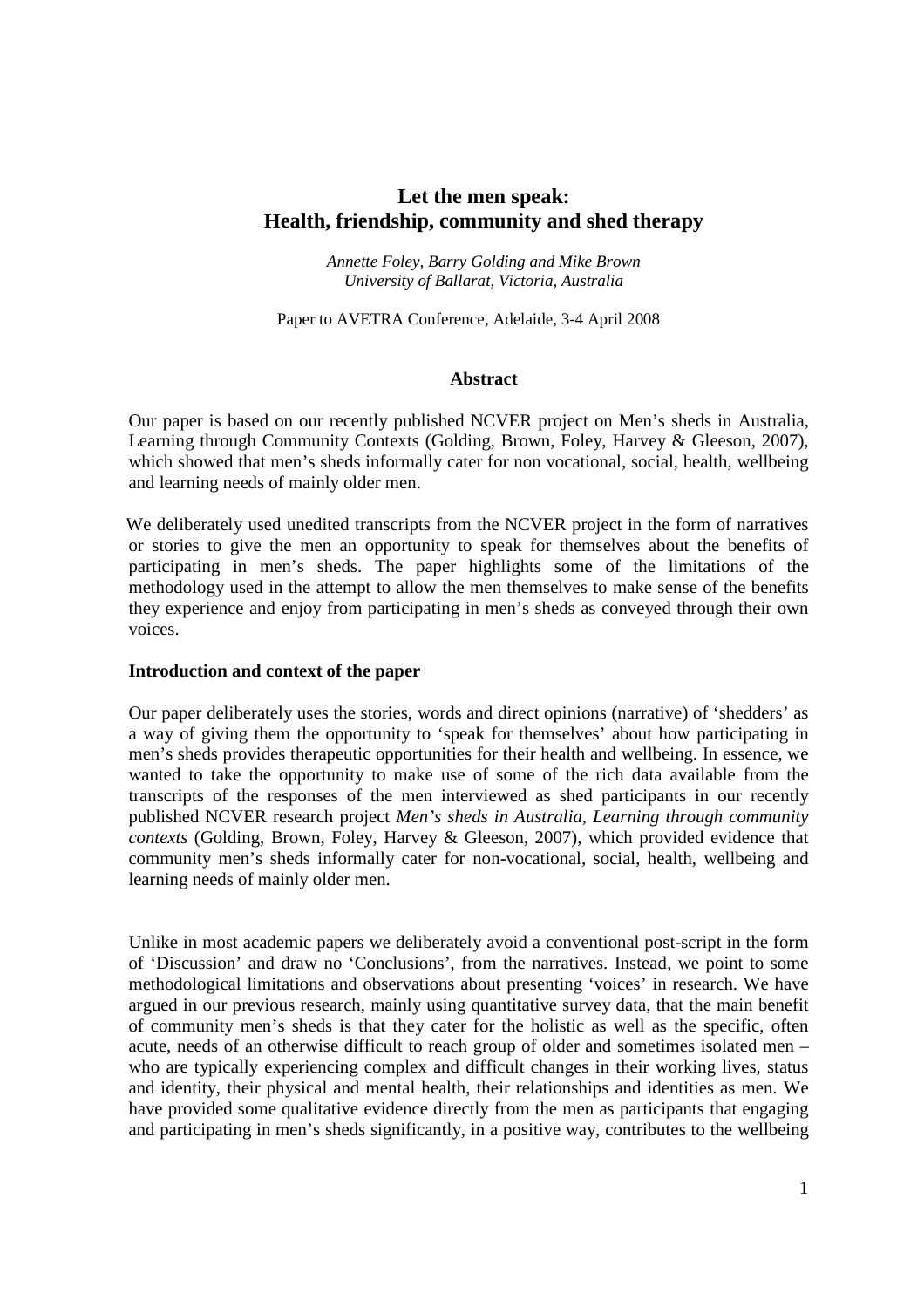of men, their partners, families and communities in situations where paid work is either desirable but not available or not feasible because of retirement or ill health. What we have not previously done is let the men speak apart from our commentary and conclusions. Before we do this firstly we need to try and summarise what community men's sheds are, so you as the reader, have some idea of both the background to the research and the interview context.

## *Some background to men's sheds*

There has been a rapid increase in recent years in the growth of community men's sheds, most particularly across southern Australian states with less growth in Western Australia and Queensland (Golding et al, 2007). These sheds are diverse in their nature and have been identified by Hayes and Williamson's (2007) Victorian shed typology as falling into five different shed types: occupational, clinical, recreational, educational and social with different functions and philosophies as well as instrumental and emotional support (Golding, Brown & Foley, 2007). A Victorian study by Golding and Harvey, (2006) identified many significant differences between community shed types and shed characteristics and the demographic backgrounds of men who participate in men's sheds programs. Despite these differences and the diversity of sheds, there are common issues facing men who participate in shed programs, these being: friendship, health benefits and a place to be away from the house (or in some cases, room). It is these common issues that are highlighted in this paper through the voices of some of the men involved in the 2007 NCVER research. We acknowledge and thank all men and women who participated in the research, the shed-based organizations for supporting it and NCVER for the foresight to fund it.

#### *Rationale for departing from the standard academic paradigm*

This section of our paper is an academic bridge into the body of our paper. It is in effect an explanation of what we are trying to achieve and an open and self-critical acknowledgement of the severe limitations of our attempt to let the men's sheds participants speak. We deliberately seek to depart some way from the paradigm of some of our previous research papers where we pose as the 'experts' responsible for professing knowledge about a phenomenon and mediating on behalf of participants that become the subject of our research.

We understand that we are so tightly bound up in the research process that truly letting the men speak themselves is impossible. We initiated our research and designed it in a standard, academically ethical way. We presented and interviewed men in men's sheds as academic experts using questions and survey items that essentially interested us and NCVER. While we had several hundred pages of interview transcripts we have mediated and edited the selection of transcript data for this paper and based it around themes we have purposefully selected.

There is a danger as mediators in any research project, quantitative or qualitative of researchers' distorting subject meanings and narratives. In some senses researchers are plagiarists. While we work with strict research ethics, those ethics allow us licence to collect and distil hundreds of people's personal stories and write our own story based around our own preconceptions, using our own theoretical lens (in our case usually slanted towards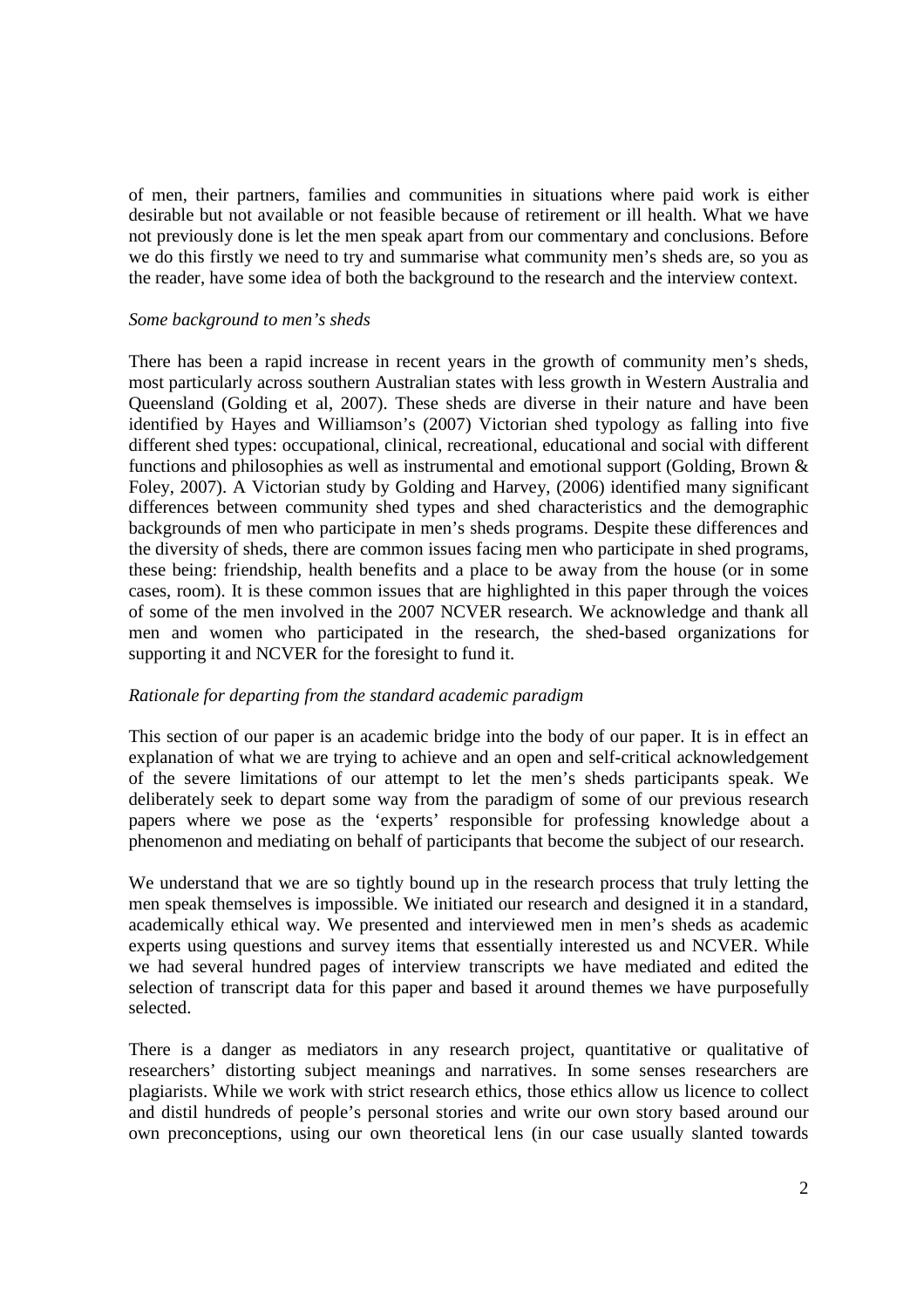education and training) and in our own academic words using a standard and formal researcher 'recipe'. The structure and format of this research paper is dictated by academic (including AVETRA) conventions that we subscribe to, which require us to mediate and write as researchers and authors rather than simply presenting men's narratives without introduction or further comment. We are expected to observe standard conventions about what constitutes admissible research evidence and what is ethical to reveal (or not) to the reader about our sources and informants. This particular discourse is written to academic rules that apply to education, training and learning research so as to be familiar to like minded researchers. It is possible to argue that the academic discourse which we normally and deliberately adopt is designed more to ingratiate ourselves with our academic colleagues and governments - that inevitably fund most research - than to communicate back to our research participants and organizations, often putting our research products beyond the reach of most readers including in this case, the men who are speaking.

# **Our theoretical framework in this paper**

One of the standard academic rules is that academics show their hand in theoretical terms when undertaking and reporting research. The theoretical perspective that we adopt in this paper is close to that adopted by Garfinkel, who as Heritage (1984, p.34) summarises, '… rejected absolutely the view that the ordinary judgements of social actors can in any way, be treated as irrelevant or epiphenomenal [a secondary effect or by product that arises from, but does not causally influence a process] in the analysis of social action or social organisation.' This so-called *ethnomethodologicical* perspective holds that there is a 'body of commonsense knowledge and [a] range of procedures and considerations by means of which the ordinary members of society make sense of, find their way about in, and act on the circumstances in which they find themselves.' (Heritage 1984, p.4). We therefore regard the men who participate in men's sheds as able to make sense of and explain in their own words the way sheds work and the benefits they experience and enjoy from participating. What we do claim is, between us, to have visited enough, diverse sheds across Australia, seen and heard enough diverse participants and coordinators and analysed enough surveys to be able to select narratives that are both respectful of and in some ways representative of what stories they have told us. We also have the academic advantage of being able to select this theoretical perspective over others and to write in a way that other academics will understand. We always, optimistically hope and expect that some of what we write is accessible and useful to practitioners and positively influence policy and practice in a range of fields (research, education, training, health and wellbeing). If it were not we would not continue to do what we are doing.

Narrative research relates to interpretative qualitative studies, in which stories are used to describe human actions. Narrative inquiry enables narrators, in this case the men, to tell the stories of their lives and experiences. According to Chase (2005, p.658), the narrative approach can be used to highlight narrators' 'identity work', 'as they construct selves within specific institutional, organisational, discursive and local cultural contexts'. We go further in this paper to claim that the men who narrate below are doing more than naively telling us their stories as shed participants without our intervention. Similarly, we are doing more than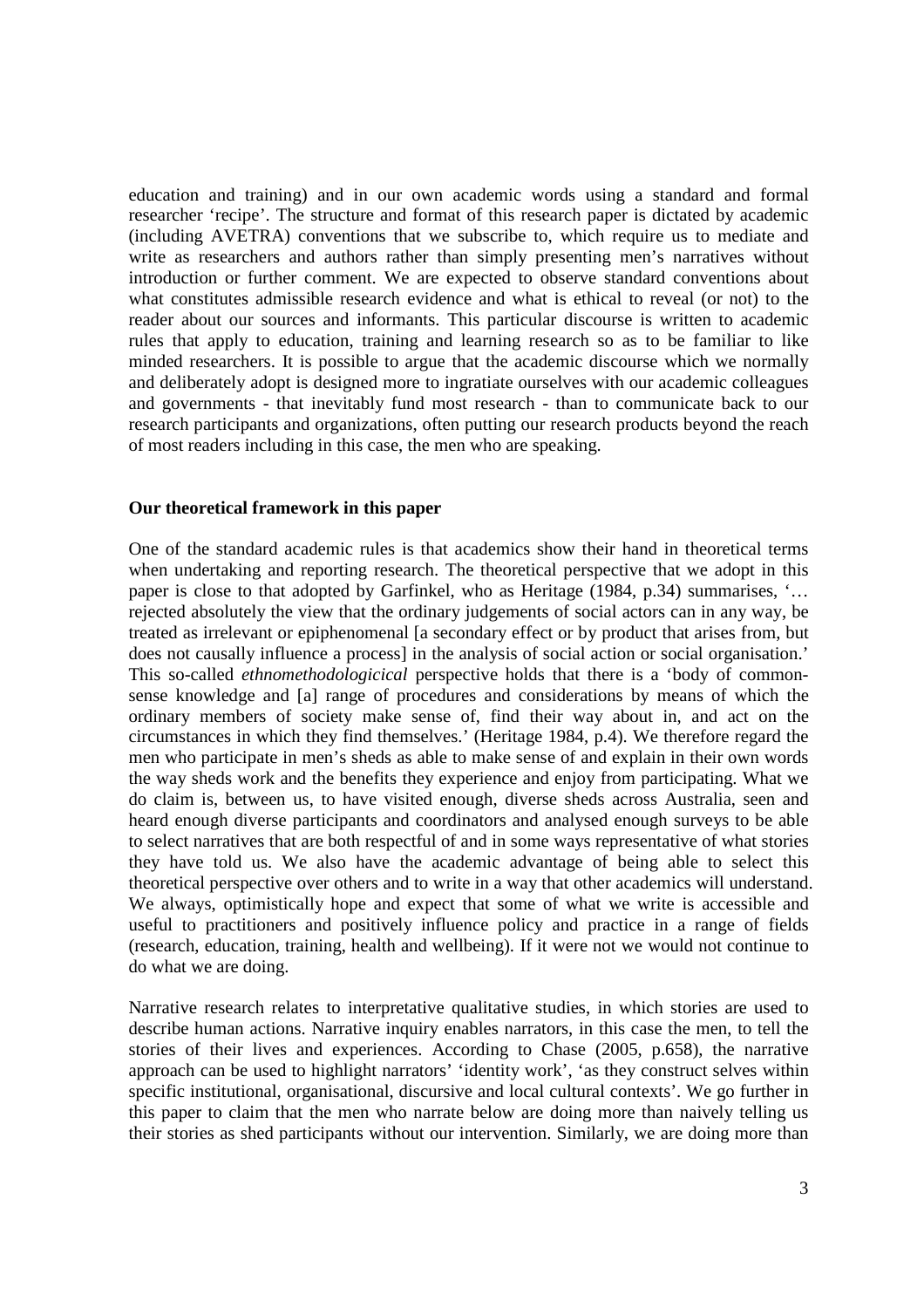passively listening. The men we interview are also actively locating themselves in and responding in narrative to our own (sometimes different) theoretical presuppositions about what sheds are and what their function is. It is possible that we have accurately interpreted what the men would have spontaneously told us about health, friendship and community in the shed. It is also possible that we have, through our three different academic interests and presuppositions, in effect created and selected sheds, interviewees and narratives that suit our individual purposes and that match our presuppositions.

The narratives that follow are therefore selected by us and divided into four themes which were identified as commonly occurring across all of the interview data. These themes are: Health Benefits, Community Contribution, Friendship and Shed as Therapy.

# *Health Benefits*

My wife looks forward to me coming here because it does make a difference when I go home … she reckons it's a great thing for all of us. … I am a member on the Committee of the Association and my job is actually as a Committee member, but I have been organising functions throughout the year and I try and get the group together, whether it is like a fishing trip that we had last month, golfing which is basically this month.

One of the main comments I would like to make, hadn't it been for the Men's Shed me personally I wouldn't be here, going to the Doctors, going to see Psychiatrists, Psychologists and health professionals is only one small part to a problem. Like coming to the Men's Shed it has opened our eyes to normality, the fellows have been able to come back from isolation to a normal working environment or a normal environment to know how to behave.

#### *Friendship*

I would suggest that blokes sometimes don't seem to have the same social networks that women have which I think is a draw for them in the first place. They know that there are like-minded blokes here, there's a BBQ, they can have a few beers, they can tell a few blue jokes and it's a nice environment in which they can feel comfortable. But … if they wish to they can take it to the next level as well and provide something meaningful for the community which is I think something else which is important for them too. Another thing for blokes … is that a lot of guys, at least in my Dad's vintage, had difficulty in expressing their needs especially in terms of medical or emotional means or anything else like that. It's easier to do that, to sort of be a little bit vulnerable when you have got hands in the sawdust and a team of other blokes around you doing much the same, they seem to relax a little bit more and allow a little more of the gender side, as I say their vulnerable side to actually come to the fore, they feel that they are still doing 'manly things'. On many numbers of occasions I have experienced as a part of conversations out the back on a whole range of topics, not just health or anything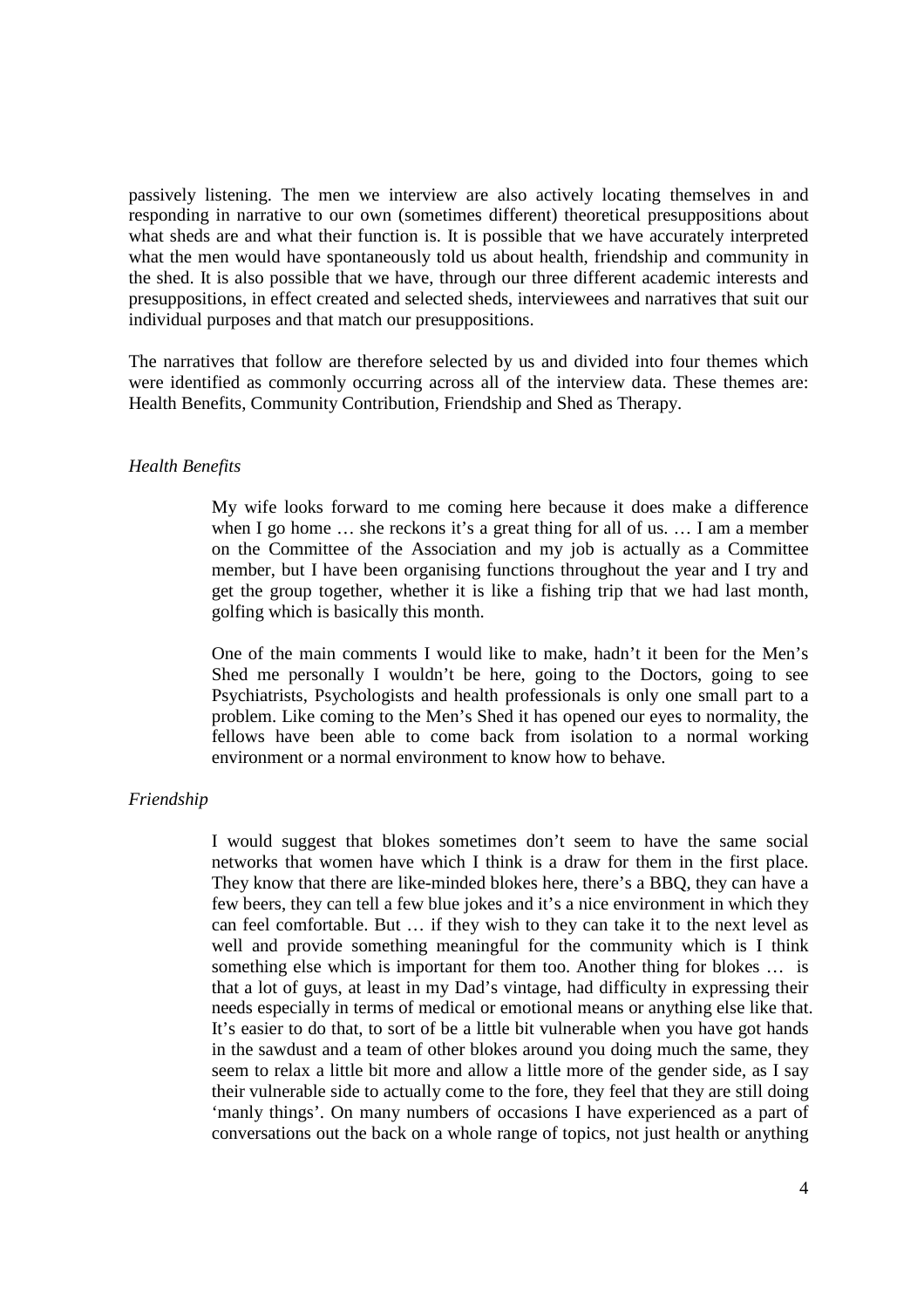like that, but even on questions of faith, and is there a God, and how will God treat me, even things like that that you probably wouldn't talk in general about or you would need to know people relatively well before you entered to that sort of level of discussion, at least when you are in the pub and you have had a half dozen beers for example … so the guys seem to become a lot more intimate in that respect than they might normally, so there's a whole new environment which seems to develop.

 I enjoy coming here because I have met a few people and they have taught me how to use a few power tools I didn't know how to use and its pretty enjoyable coming here, and coming and building things and taking home things.

I find in this place you get to meet a whole lot of very interesting people, especially the 'work for the dole' blokes because they're rotating all the time. I do stir everybody up which is really good fun. The other volunteers here are all very intelligent tradesmen, people who have been in the workforce for a long time and they actually pass their knowledge around between them, so there is no such thing as something that is too hard to do … you just set the camaraderie in the place it's real good.

It's like joining another family, I didn't know any of these blokes ... but now they dive to the depth to defend you sort of thing …

The main thing is the companionship just coming on a Tuesday morning, do a bit of wood work and have a yarn and discuss what you are doing and so forth. I think there is a bit of a gap in the retirement years because when guys retire quite frequently they like to do things but they don't always know how and he is too busy at work to really have a shed of their own or tools that they like, but they don't know where to start and if you have got this available to them, they could come and make their own projects and they would learn and that would lift them up the ladder, but we haven't got that sort of facility, there is a bit of a gap.

#### *Community*

 I was in the bank for 23 years and then I went to a furniture factory for 10 years but that was more the administration side. I did do a bit of wood machining and that so I am really learning as I go along as well, it's something new and I really enjoy it … I mean I am designing new toys and that's because it is so different I guess … and I make little toys for my grandchildren as well as I go along. The other thing I get out of it, I have raised three sons of my own and I just find that I think I relate pretty well to the 'work for the dole' lads and am able to talk to them about other things in life and hopefully help them along the way with life skills and give them some advice … not just the woodwork side of things, I get into discussions with them and problems that they have in life and I feel I can pass a bit of that on. Then on the Friday when I come in we work with the Primary School children, well that's something special because they're children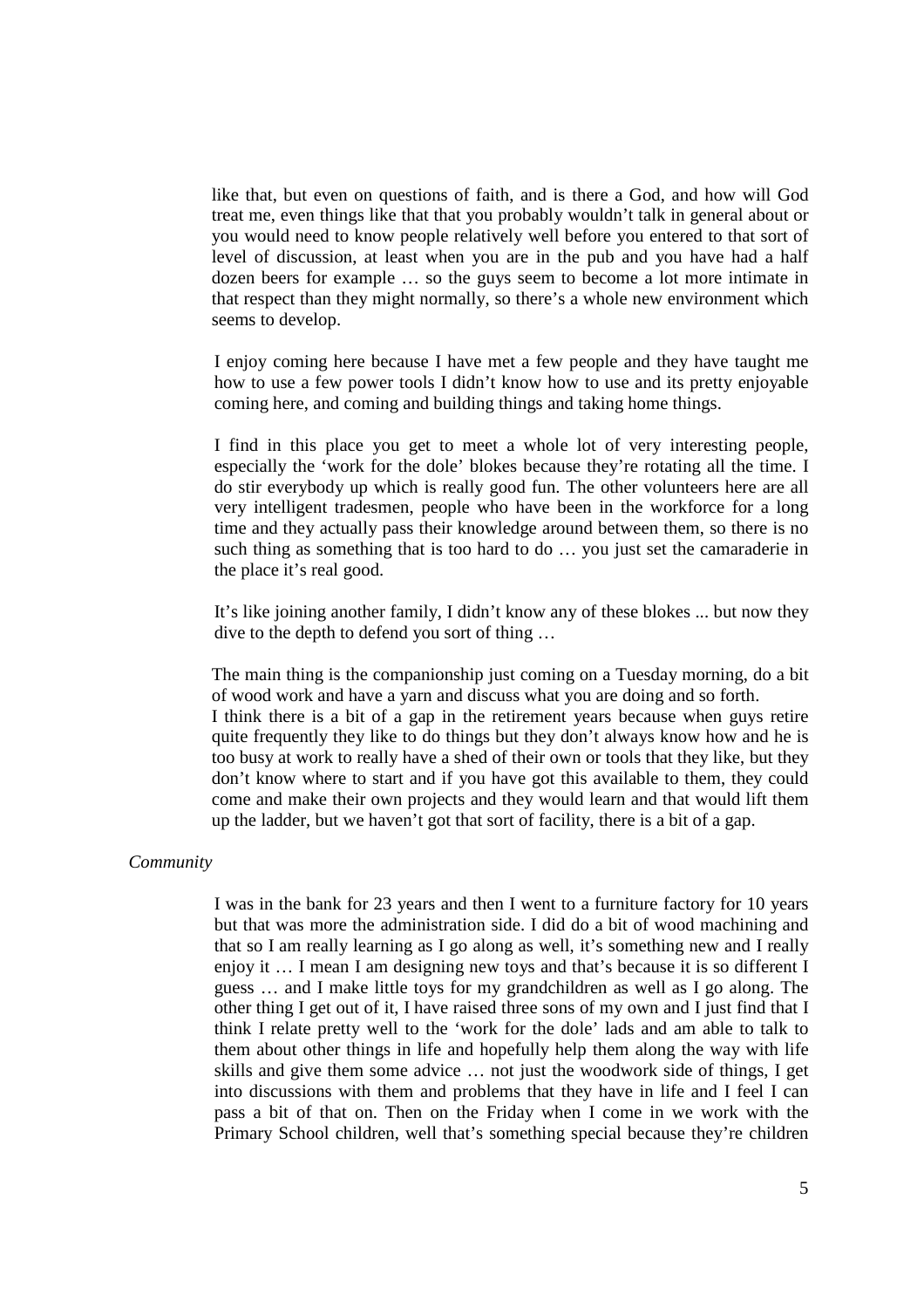and they have problems, I don't know that we will solve their problems, but on the day you feel that you are doing something good, hopefully something good will come out of it because they do slip back to the wrong way of life at home I think because they have problems at home a lot of them.

The VCAL [Victorian Certificate of Applied Learning Year 11/12 school program] started with the Neighborhood House and they approached me [in the shed] and they had about 10 or 12 students and they were mixed boys and girls and I said 'Yes'…. the VCAL students are about 16 or 17 years of age …When these kids started they had a lot of issues … They wouldn't go to school, so they did have a lot of issues and a lot of the problems … When they started the first week we didn't do much work at all, and the second week the same thing, they were down here for a day and they started to say things … and I told them a bit about my history about being ex-prisoner …

[The way we] support the younger generation is in the form of toys, toy trains, toy block pits, toy rockers or whatever and are given to (1) the orphan's school, other are pre-schools and primary schools and kindergartens. The guys do this because they see the end product of their work and where it goes and the benefit that those people get out of it enhances their enthusiasm to come in each week to produce these items. The other major contributor to this is the wheelchair project … it's an idea from a man from Queensland Rotary Club, it's a simple construction of a box and frame made out of wood and two wheels and a dolly wheel, the wheel is held on by the rear part of a bicycle, an old bike. These wheelchairs aren't designed for Australian standards but they are manufactured by a number of different Rotary Clubs to go to third world countries … third world countries the most recipient one is Cambodia and they're the children that have suffered landmine fatalities and have had their legs blown off. From there they have branched to Timor for the same problem, and also with polio victims and I was told recently that they are going to Africa and Sudan for aid victims and also polio victims. The demand on this product, this wheelchair, is enormous, and I mean they want thousands of these things made. They are given to these people free. Rotary will subsidise the parts which we have to buy, as in wheels and nuts and bolts, and the timber is gathered … it's a structural timber so it's bought cheap and our participation is to supply the bike part taken from bicycles that have been discarded in the community. This also involved the community as in the police, railway, Councils and just people living in the community to donate their bicycles to us knowing the cause that it is used for. So we have a storage area for the bikes which provides that part and we have also a new member come on board, Wattyl Paints, who now supply the fire engine red paint which covers the board so that they don't deteriorate so much overseas. The design is under refurbishment at the moment to a more streamlined product of just metal etc. The enquiry rate for this product is huge and we are constantly getting calls from the community who want (a) either to participate in some way as in the gentlemen who have heard about it and either want to do painting, mechanical, pull wheels apart or just people who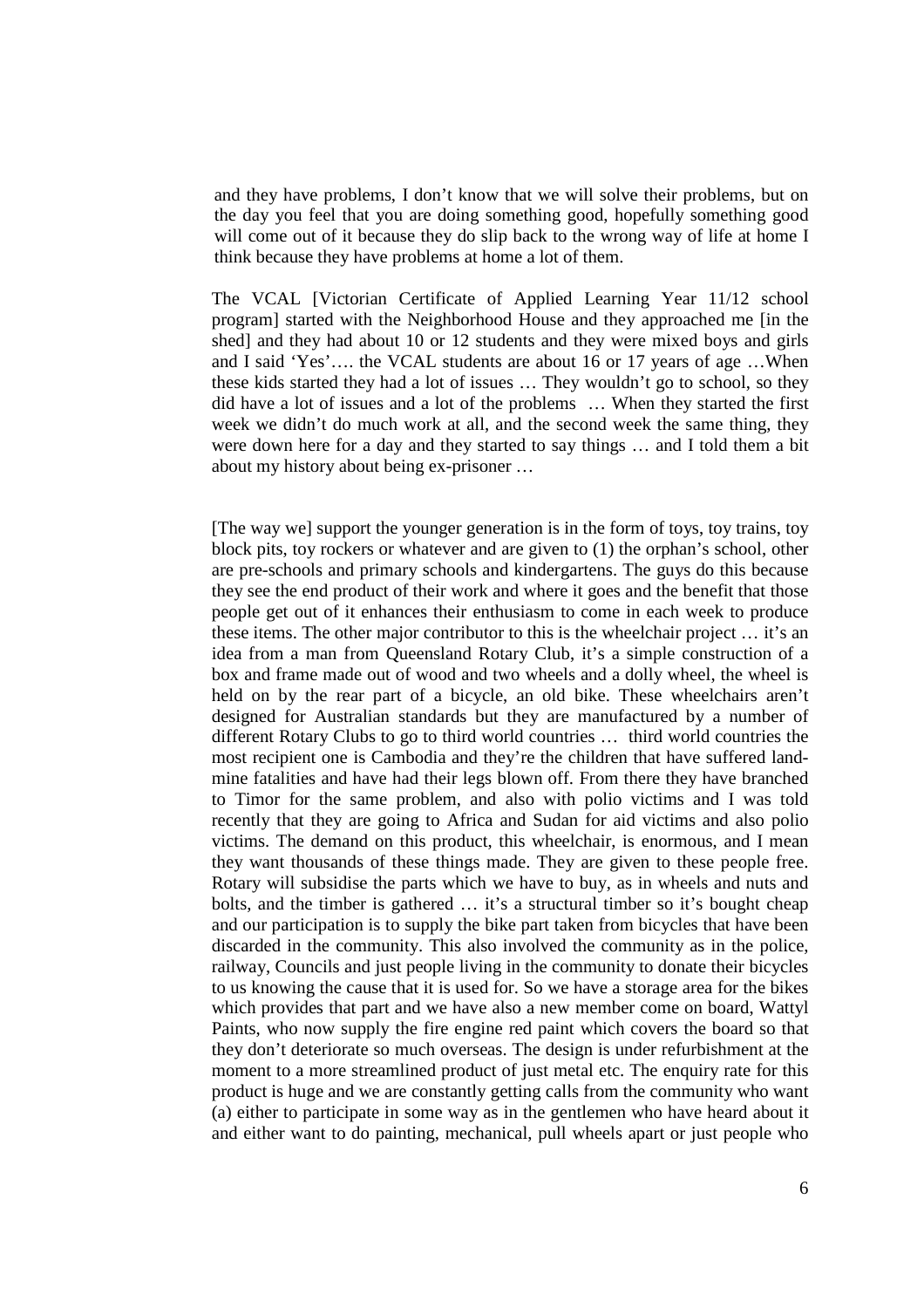want to donate bikes or people who want to donate money towards the cause. It is a very popular project because there again the end user is the most heart-warming of all the projects that we have taken on at this stage. It gets a huge response right through to Government agencies.

I think they feel we are doing something worthwhile as well, like I am able to do jobs at home now that I couldn't before, odd jobs, just with things I have learnt from the volunteers here … we have got a couple of good cabinet makers and I have put some shelves in some cupboard units at home that I wouldn't have been able to do before. Another thing I have just thought of since I have been here I am more aware of other community activities in our community that I may not have known about before … there's lots and lots of different community functions in this area that otherwise I might not have been aware of.

 To help improve the lives of the people in the community. Most of the people that we get in here to help have had it pretty bloody rough … well from our life experiences we can help them a little bit and if we can guide them in the right direction which is what we do here, we are helping them towards getting their confidence to get jobs, getting confidence to actually talk to other people. We have had people in the 'work for the dole' thing here, they wouldn't say boo to a goose when they walked in here, and we couldn't shut them up when they left. So we have got that sort of thing where it is an ongoing friendly environment and non-threatening, and that's what they enjoy about coming here.

The satisfaction of actually making something for the kids, just to know that you have achieved something in a day and that it has gone to a good cause rather than to nothing at all … just good satisfaction.

Just the experience in doing something and the satisfaction that you know you are doing something for someone else, someone else in the community.

# *Shed (as) Therapy*

Oh yes, it has been very good, it is so therapeutic for me. I have been able to do things that I had no idea that I could ever do. For a start I have grandchildren and I am working on a land rover at the moment for my grandson and I built a Billy cart, I have two grandsons over here, my little baby grand-daughter, I built a dolls house for her, they love them, they treasure them, I get a lot of kick out of that, apart from the fact that it fills up my day beautifully and I am learning to do things which I then go home to my house and find that I don't call the tradesman to do things. I do them myself. You can bring a project into the guys, there's so much knowledge here, because people have all kinds of trade skills for carpentry and Keith has quite a few projects. Sorry I am taking up too much time.

I found when I retired I found a lack of companionship that you have in the office, you have got friends and people that you meet everyday and once you retire that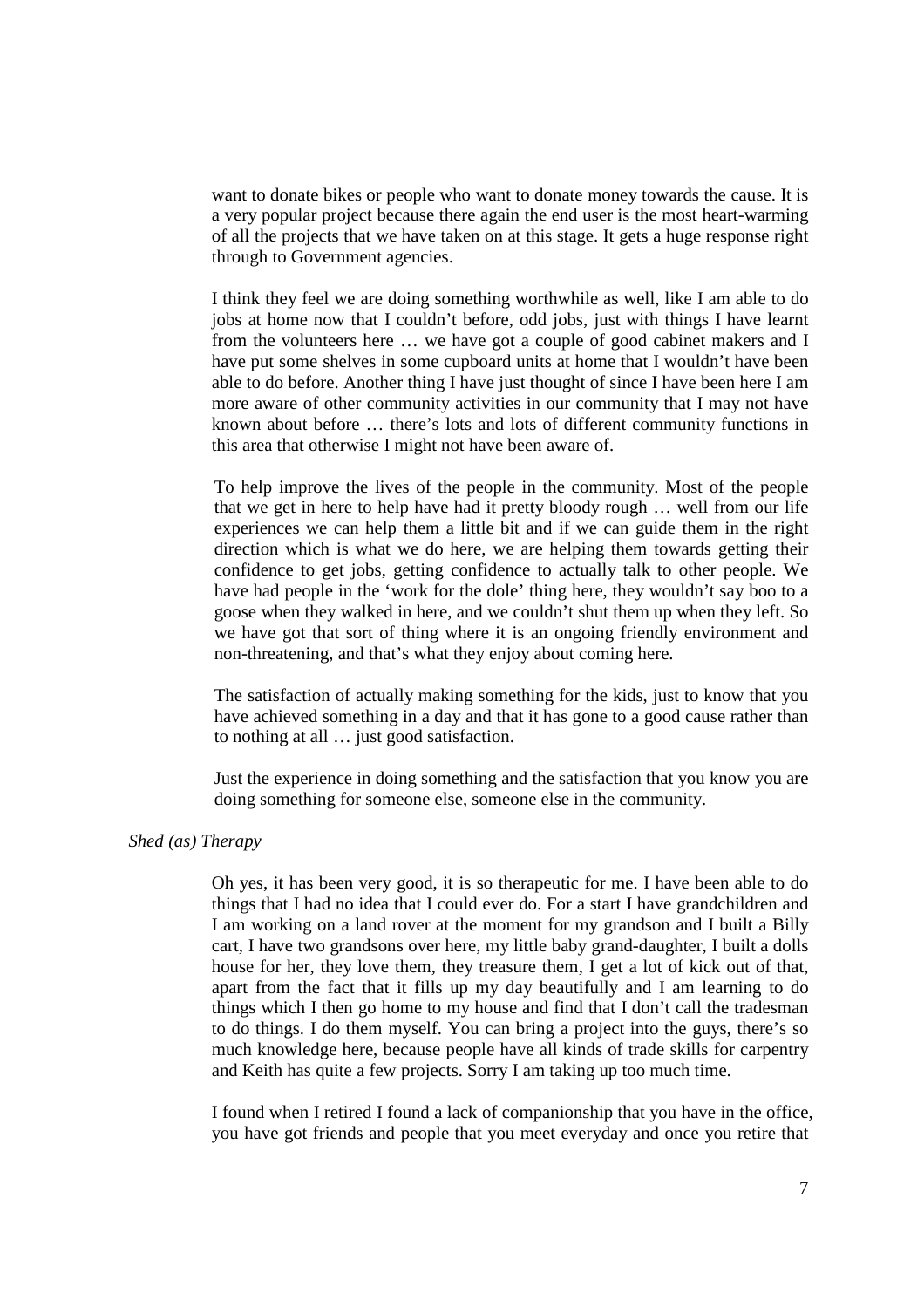disappears and you don't have those contacts any more. So the Men's Shed gave me the opportunity to work with people as I did during my working life.

The big thing that we have done, we have done quite a lot of jobs for the community groups, like we made some tables for the Greenwich Computer Pals. Up in the Senior Centre they have a carpet bowling thing, we made some cupboards for storing that. We also run some special microwave cooking courses for the older people and we made all the storage for that and tables for the art place and a number of the Retirement Houses of course. So each time we have done this we had got a bit closer to the Seniors Group and the Retirement Homes so now we have got a pretty good rapport and that's one of the reasons why this Christmas party has blown out because we now get people coming from the Charity Library place and the Toy Library.

There is no other organisation I know that cater for men that want to mix with men other than those who go to hotels and drink and long before this Shed started blokes that knew I was at the Community Centre approached me and said their mates had all passed on and they were home with their wives and they don't go to the pubs and they have got nobody to communicate with but they didn't want to be with the over 60s and the other groups that they have there. They wanted to mix more and have open discussions with men on men's issues and there was no way of doing any of that sort of thing that was available … that is exactly why the Men's Shed was formed was to create an atmosphere where men could do things with their hands and still communicate.

[The shed gives us] a sense of belonging, you have to remember that most of them are just one person by themselves or they are there with their partner, and that's the thing if they were just sitting at home and not doing anything, so what they are getting out of it is, how I see it, is participating with their peers. A lot of them have not got a lot of knowledge, people who have been involved in this, some are structural workers, ex-builders, a lot of people in business, a lot of people with various trades, so they pass that knowledge on and there's always people who absorb that knowledge. When you get a group together like that they work as a team and that is all part of the rehabilitation process for veterans, and be they younger veterans or older veterans they still need that, particularly amongst their peers. Then out of that of course leadership comes out of that too, the cream always comes to the top, you always get that, so somebody may come in and you think 'Oh average bloke' and then suddenly he's not average he has got some qualities that he can pass on to people, so that's pretty important.

# **Limitations**

As pointed out in our introduction, we have deliberately chosen to avoid discussion about what our interviewees have said and have not drawn any conclusions. Our expectation is that by this point readers will have come to common sense understandings and made judgements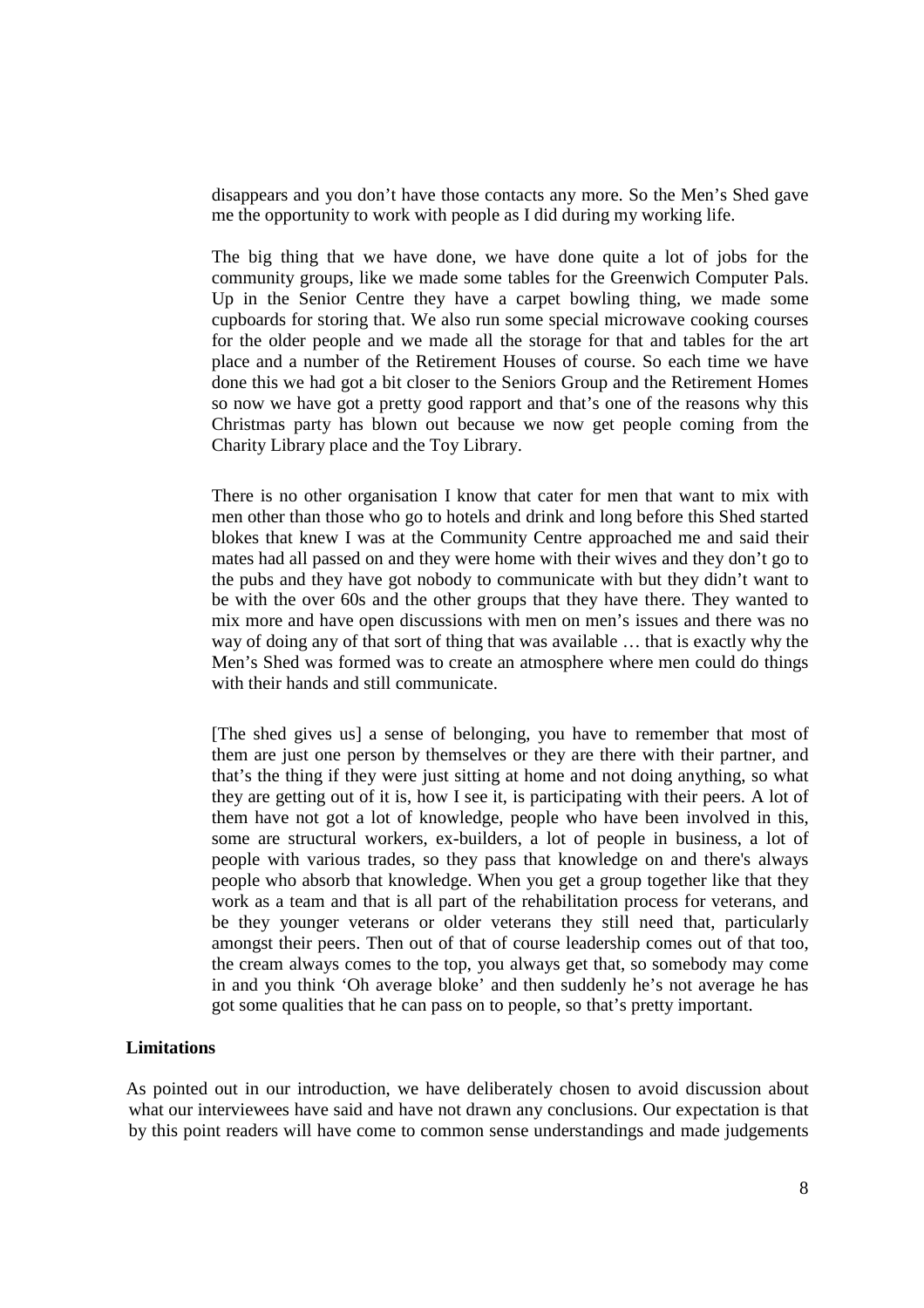about community men's sheds as therapy, particularly about the health, friendship and community benefits based essentially on participant narratives.

There are several limitations to our method and presentation apart from the necessarily selective nature of the transcripts and the order in which we have edited and presented them. The main one we identify is that readers have much less knowledge than us, as interviewees, as to the contexts or settings in which the interviews took place. All of these interviews were with diverse but real people and interviewed in diverse but real shed settings. How you as a reader judge the veracity of our transcript selection against our selected themes depends to on what you understand and visualise a community men's shed to be, the setting for the interview and the prompt question/s that led to your perception or mental picture of the person giving his account.

Garfinkel (1967, p.32) specifically recommends that …

Any setting whatsoever can be analysed so as to uncover the ways in which the actors' actions affect 'choices' which propose what the sense, factual status, objectivity, causal characteristics, etc. of the setting and its constituent actions are. These characteristics can, of course, only be located *within* the setting because they are products of the action which are produced within it. Garfinkel would stress, in the case of our paper, that making sense of what people say can only be properly interpreted if we also have adequate knowledge and make sense of the setting within which the narratives were produced. The irony of our ethical rules is that you are not to be told which particular shed we are in or who we are actually interviewing.

We acknowledge that we could have added some permissible objective details for each interviewee and shed (eg retired welder, age in 60's, single; former Vietnam veteran, with a disability, limited formal education; interviewed in rural men's shed adjacent to neighbourhood house). In doing so would add several other layers of information for each person and context. Again the details we add are selective. For the same hypothetical man, we could have added 'recently separated, undergoing medication for manic depression and counselling for family violence, recently completed return to study course', all of which may change the likely reader interpretation of the words we select, the stories people tell and their attitudes towards community men's sheds.

What we have tried to do in this paper is to highlight to you as readers, through the men's voices, a universal, common sense theme that overrides shed diversity, shed location or shed philosophy. This clear and reoccurring theme is associated with the health and wellbeing benefits of shed participation. Over and over in the data transcripts these benefits were discussed and acknowledged by the men as being tied-up with the experience/s of being a 'shedder'. This common and reoccurring theme is the universal dynamic that exists amongst and within the diversity of sheds and the men that find friendship, support and solace within them. The men who participate in community men's sheds, 'voice' and make sense of the benefits they experience and enjoy from participating in men's sheds through the enthusiasm that only *their voices* can convey.